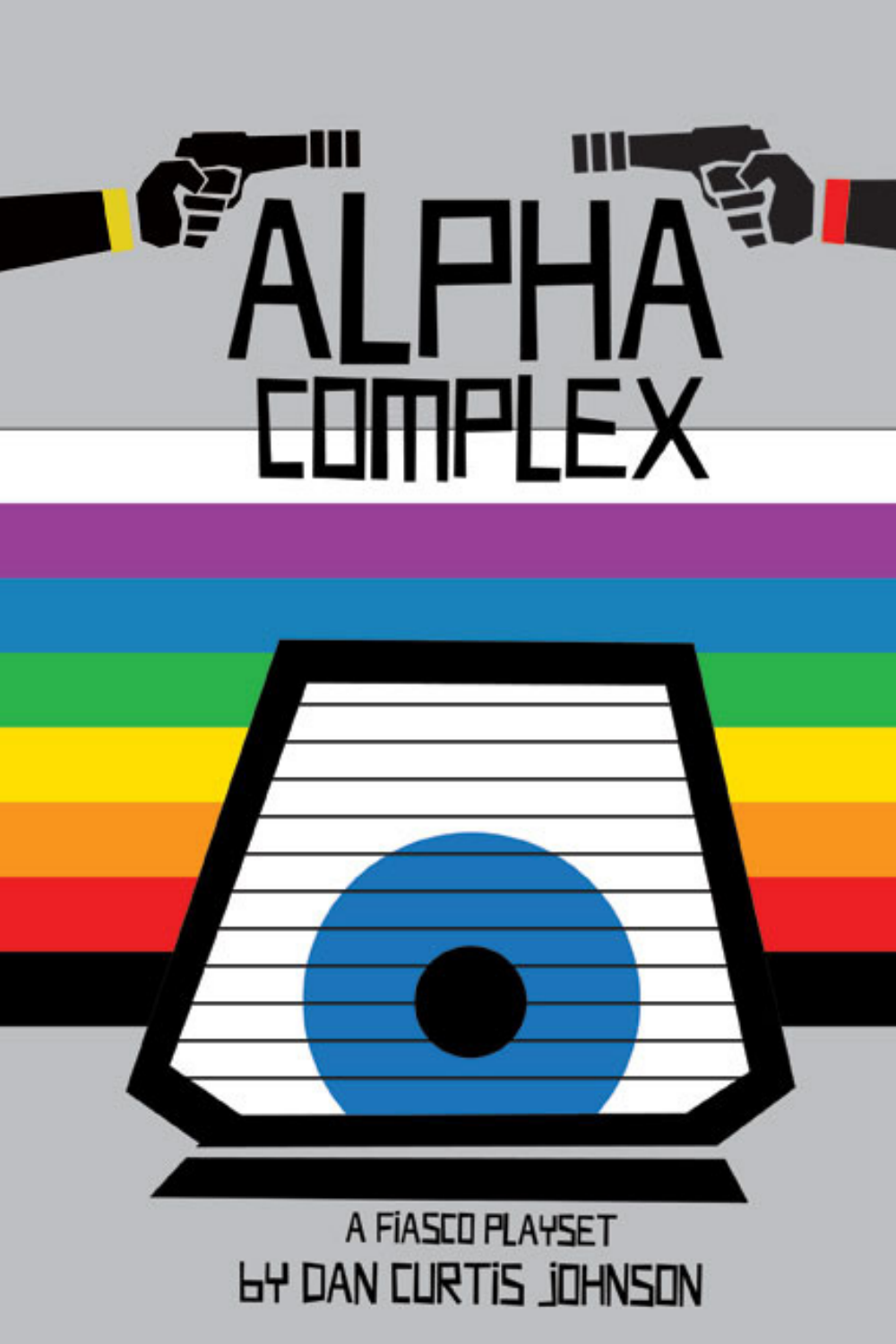# DCJ01 Alpha Complex

### **CREDITS**

Written by Dan Curtis Johnson

Edited by Allen Varney and Jason Morningstar

Cover art by Jason Morningstar

## BOILERPLATE

This Playset is an accessory for the *Fiasco* role-playing game by Bully Pulpit Games based on the *PARANOIA* role-playing game published by Mongoose Publishing. Used by permission.

This Playset copyright ©2012 Eric Goldberg and Greg Costikyan. *PARANOIA* copyright ©1984,1987,2004,2009 Eric Goldberg and Greg Costikyan. *PARANOIA* is a trademark of Eric Goldberg and Greg Costikyan. All Rights Reserved. Mongoose Publishing, Authorized User.

*Fiasco* is copyright 2009 by Jason Morningstar. All rights are reserved.

For more information about *Fiasco* or to download other Playsets and materials, visit www.bullypulpitgames.com.

If you'd like to create your own Playset or other *Fiasco*-related content, we'd like to help. Write us at info@bullypulpitgames.com.



"When you play, play *hard*." - Theodore Roosevelt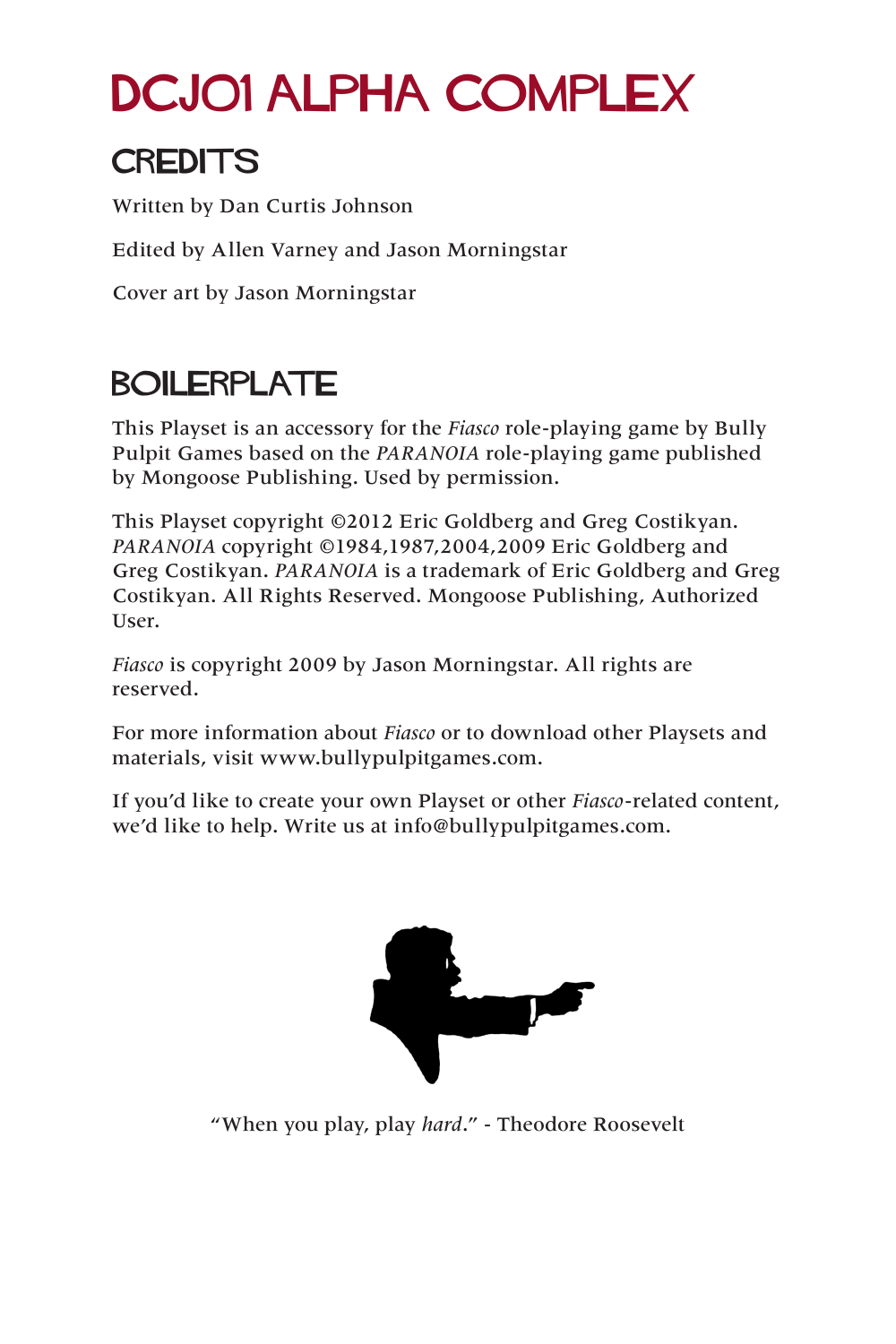# THE SCORE

## The Computer is Your Friend

Times are tough, lately, in the underground city of Alpha Complex. Communists, mutants, and secret society traitors are a constant threat, and it's starting to seem like maybe they're winning. Despite your friend The Computer's assurances everything is getting better all the time, the opportunities for service firm advancement are fewer and farther between, while the cost of your next replacement clone just keeps going up. It's getting so an honest Troubleshooter can't get ahead just by doing the job.

Which is why you're a less than completely honest Troubleshooter. Your secret society connections and your mutant power help you do well on your missions. You need to do *really* well on this next mission—or, at least, you need everyone else on your team to do really poorly. You remember what you went through to rise up from INFRARED Security Clearance. No way are you going back.

Your Personal Digital Companion is giving directions to this morning's briefing room. You don't know the mission yet, but you know exactly three things you'll have to do:

Stay alert. Trust no one. Keep your laser handy.

### MOVIE NIGHT

*THX-1138, Brazil, Equilibrium, A Clockwork Orange, 1984.*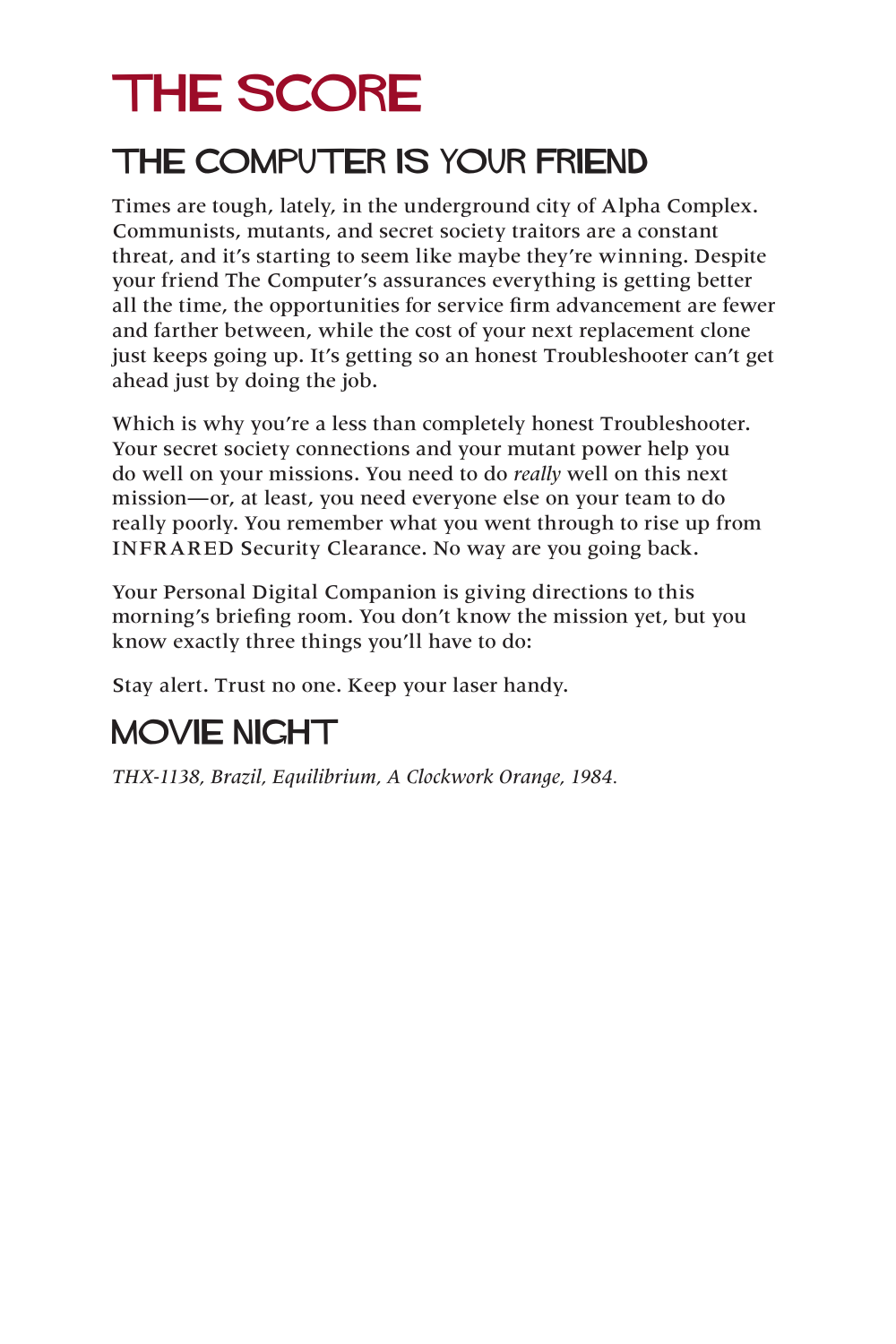# relationships...

## 1 Should You Have Done That?

- $\lceil \cdot \rceil$  Accidentally caused a reactor core meltdown.
- $\Gamma$  Framed a very high-clearance citizen for treason.
- $\overline{3}$  Saw something strange while working in the Food Vats.
- $\boxed{\therefore}$  Exposed, maybe, to a little Communist Propaganda. Briefly.
- $\mathbb{E}$  Transferred from a sector that doesn't exist any more.
- **11** "Got through" an Internal Security "inquiry."

## 2 Shouldn't Be Doing This

- $\lceil \cdot \rceil$  Reprogramming rogue bots to attack your rivals.
- $\Gamma$  Lying to IntSec to send rivals to Enhanced Interrogation.
- $\cdot$  Holding multicorder evidence of someone else's major treason.
- $\therefore$  Anonymously selling questionable items on C-Bay.
- $\mathbb{E}$  Getting deeper into debt from treasonous gambling.
- **11** "Borrowing" someone else's identity for occasional hacking.

## 3 Secret Societies

- $\lceil \cdot \rceil$  Frankenstein Destroyer and Corpore Metal cyborg wannabe.
- $\Gamma$  Registered mutant (possibly in Psion) and Anti-Mutant hater.
- $\ddot{\cdot}$  Sierra Club tree-hugger and Pro-Tech gadget fanatic.
- **1.** Rival Free Enterprise wheeler-dealers.
- 5 High-rank Illuminati master and know-nothing new recruit.
- **11** Opposed FCCC-P sects infiltrating each others' congregations.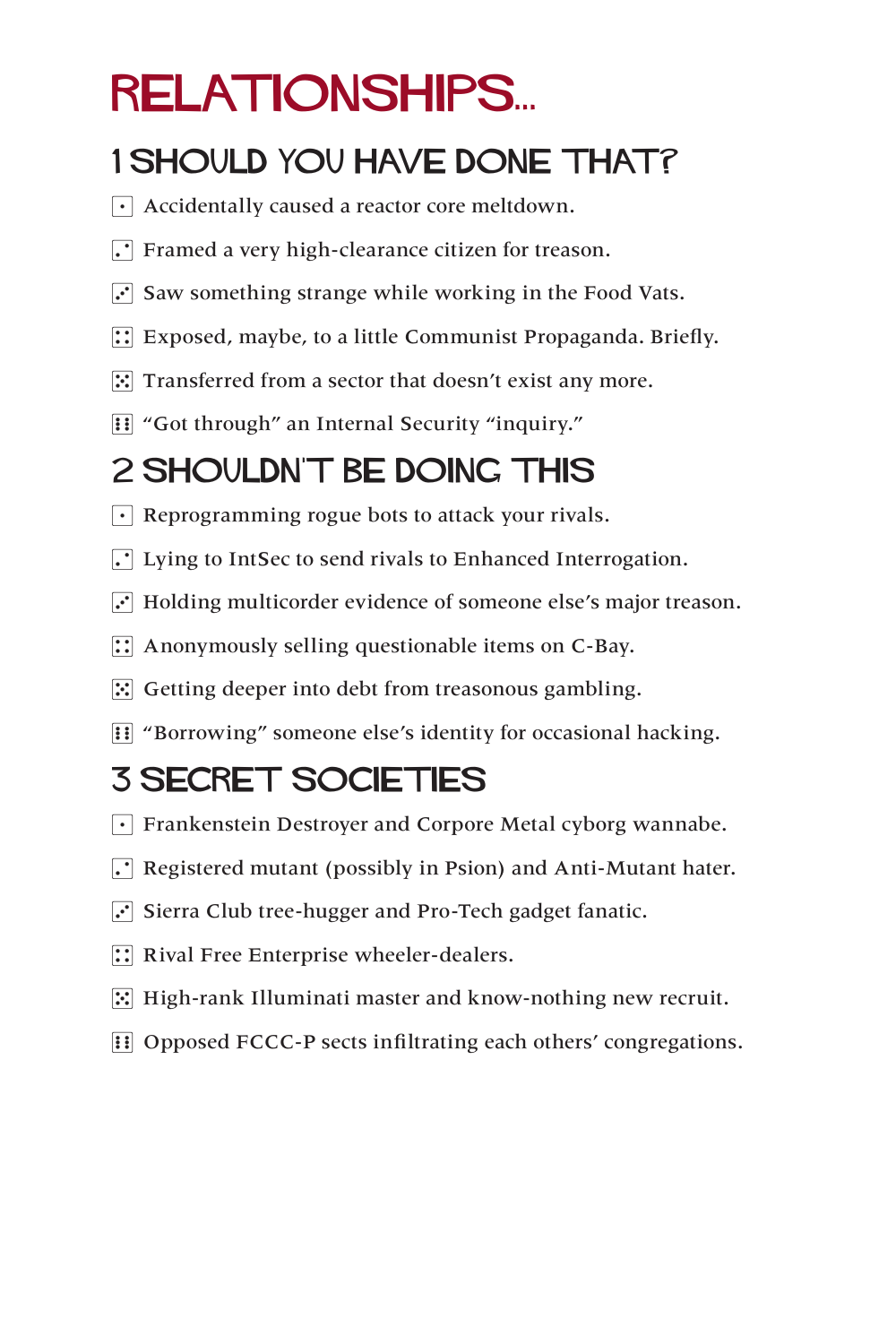### 4 FUN WITH CLONING

- $\lceil \cdot \rceil$  Shared mutant power—only works when you're near each other.
- $\cdot$  Current clone and accidentally prematurely-activated next clone.
- $\overline{3}$  Different clone lines that coincidentally (?) look almost identical.
- $\therefore$  One of you can easily afford a new clone; the other cannot.
- $\mathbb{E}$  A MemoMax upload accident swapped some of your memories.
- **FI** You both were recently decanted from a "cut-rate discount" bank.

## 5 Mandatory Bonus Duties

- $\lceil \cdot \rceil$  Loyalty Officers specifically assigned to monitor each other.
- $\cdot$  Happiness Officer and desperate pill addict.
- Team Leader and former (demoted) Team Leader.
- $\therefore$  Equipment Guy and clumsy teammate who breaks things.
- $\mathbb{E}$  Hygiene Officer and citizen with a disgusting tic or habit.
- **FFI** Recording Officer and someone who doesn't want to be seen.

## 6 Past Mission Experiences

- $\lceil \cdot \rceil$  That time every bot in the sector went crazy from a digital virus.
- $\Gamma$  That time you guarded a secret vehicle that maybe didn't exist.
- $\overline{3}$  That time a Food Vat got destroyed and you had to cover it up.
- $\therefore$  That time your team was ordered to (shudder) change a lightbulb.
- **F.** That time the mission was an HPD&MC "reality contest show."
- **FFI** That time your team was supposed to catch "the VIOLET Killer."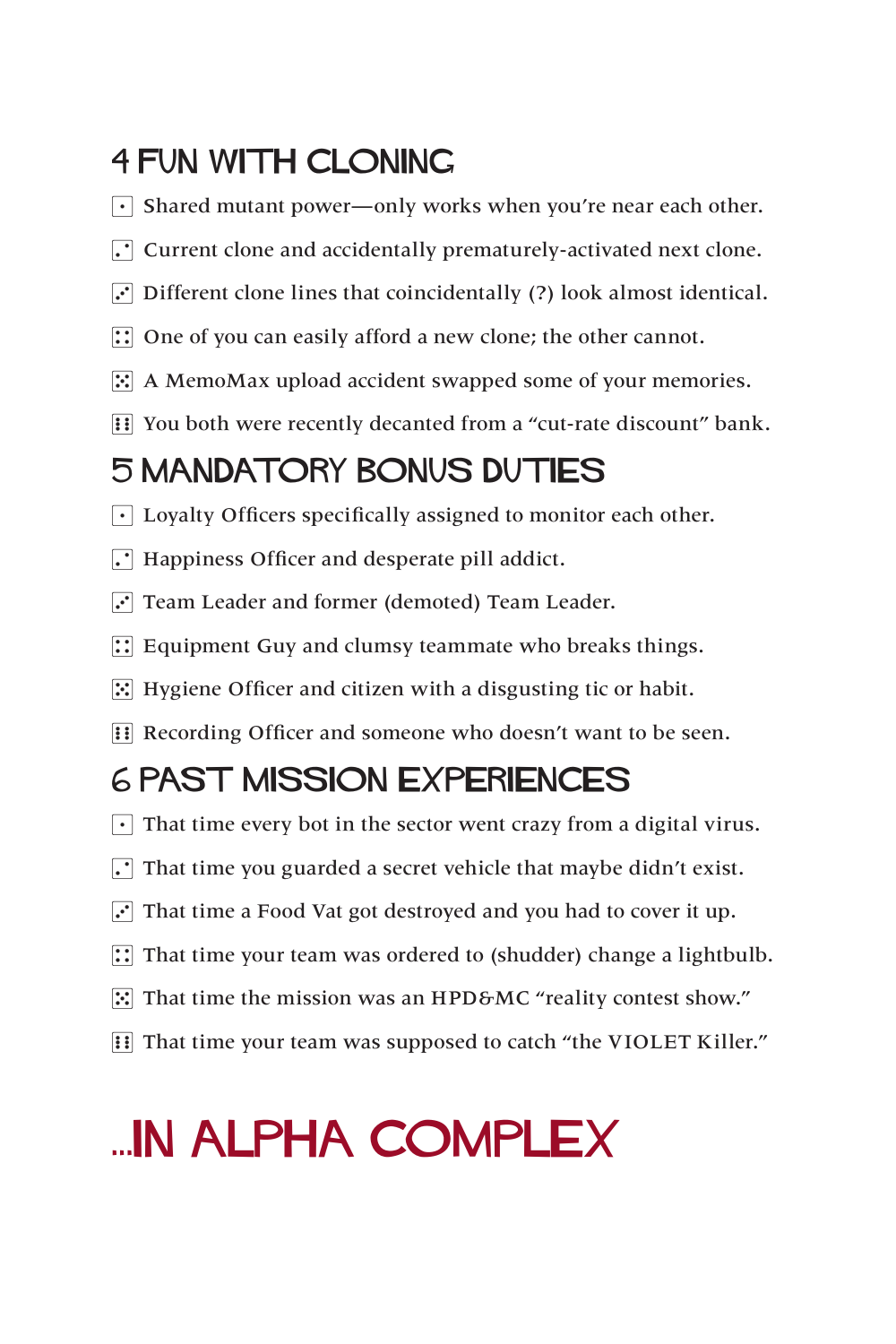## NEEDS...

## 1 To Get Revenge

- $\lceil \cdot \rceil$  ... on the IntSec GREEN goon who terminated your last clone.
- $\cdot$   $\cdot$   $\cdot$  ... on the PLC vendor who stuck you with badwrong equipment.
- $\overline{3}$  ... on the CPU bureaucrat who denied your recent paperwork.
- $\boxed{\therefore}$  ... on the briefing officer who sent you on the wrong mission.
- $\mathbb{E}$  ... on your secret society contact for deceiving you.
- **11** ... on your last Team Leader, just because.

## 2 TO LEARN THE TRUTH

- $\cdot$  ... about your secret society's latest plan.
- $\cdot$   $\cdot$   $\cdot$  about what's hidden deep in the Underplex.
- $\cdot$   $\cdot$   $\cdot$  about someone else's unregistered mutation.
- $\mathbb{G}$  ... about a spy within your service group or firm.
- $\boxed{5}$  ... about one of your previous missions.
- **11** ... about a high-clearance R&D experiment.

## 3 To gain respect

- $\lceil \cdot \rceil$  ... from your secret society superiors.
- $\Gamma$  ... from your fellow Troubleshooters.
- $\ddot{\cdot}$  ... from higher-clearance management.
- $\boxed{\therefore}$  ... from your service group peers.
- 5 … from lower-clearance citizens.
- **11 ...** from Friend Computer.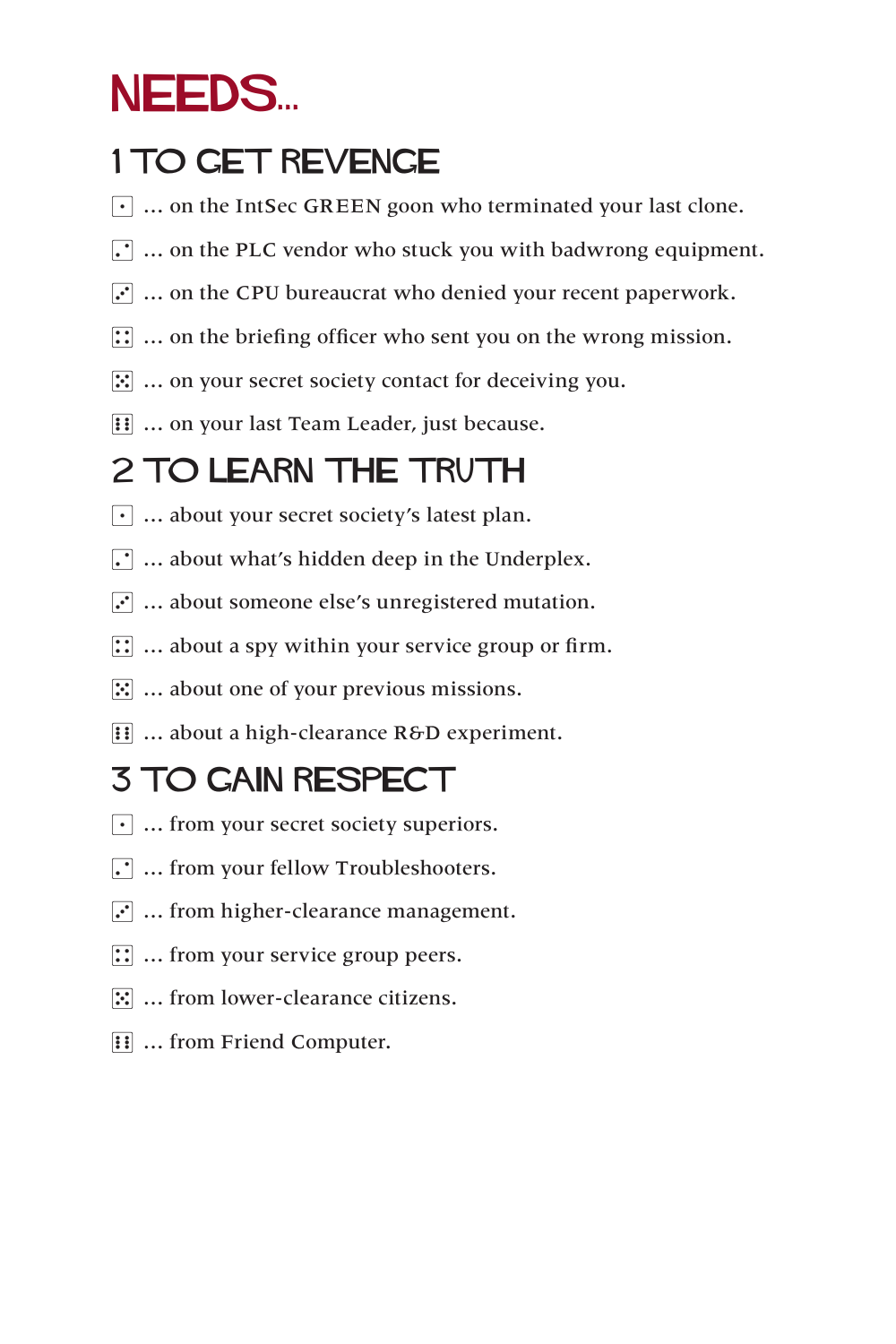## 4 To find happiness

- $\lceil \cdot \rceil$  ... through lots of drugs.
- 2 … through the pursuit of *Science!*
- $\overline{3}$  ... through "helping" other citizens perfect their hygiene.
- $\left| \right|$  ... through acquisition of the coolest gadgets.
- $\boxed{5}$  ... through secretly sowing chaos.
- **11** ... through maintaining (or restoring) a treason-free record.

## 5 To finally escape

- $\lceil \cdot \rceil$  ... to the Outdoors.
- $\Gamma$  ... to a different service group or firm.
- $\cdot$   $\cdot$   $\cdot$  to a rival secret society.
- $\boxed{\therefore}$  ... to another sector.
- $\mathbb{E}$  ... to anywhere that's not under surveillance.
- **11** ... to death, without any more clone replacements.

## 6 To get rich

- $\lceil \cdot \rceil$  ... by becoming an HPD&MC vidshow star.
- $\Gamma$  ... by trading on the INFRARED Market or C-Bay.
- $\ddot{\cdot}$  ... by earning bonuses for completing service services.
- $\boxed{::}$  ... by being an informant for Internal Security.
- 5 … by blackmailing other Troubleshooters over their secrets.
- **11** ... by hacking the Gray Subnets.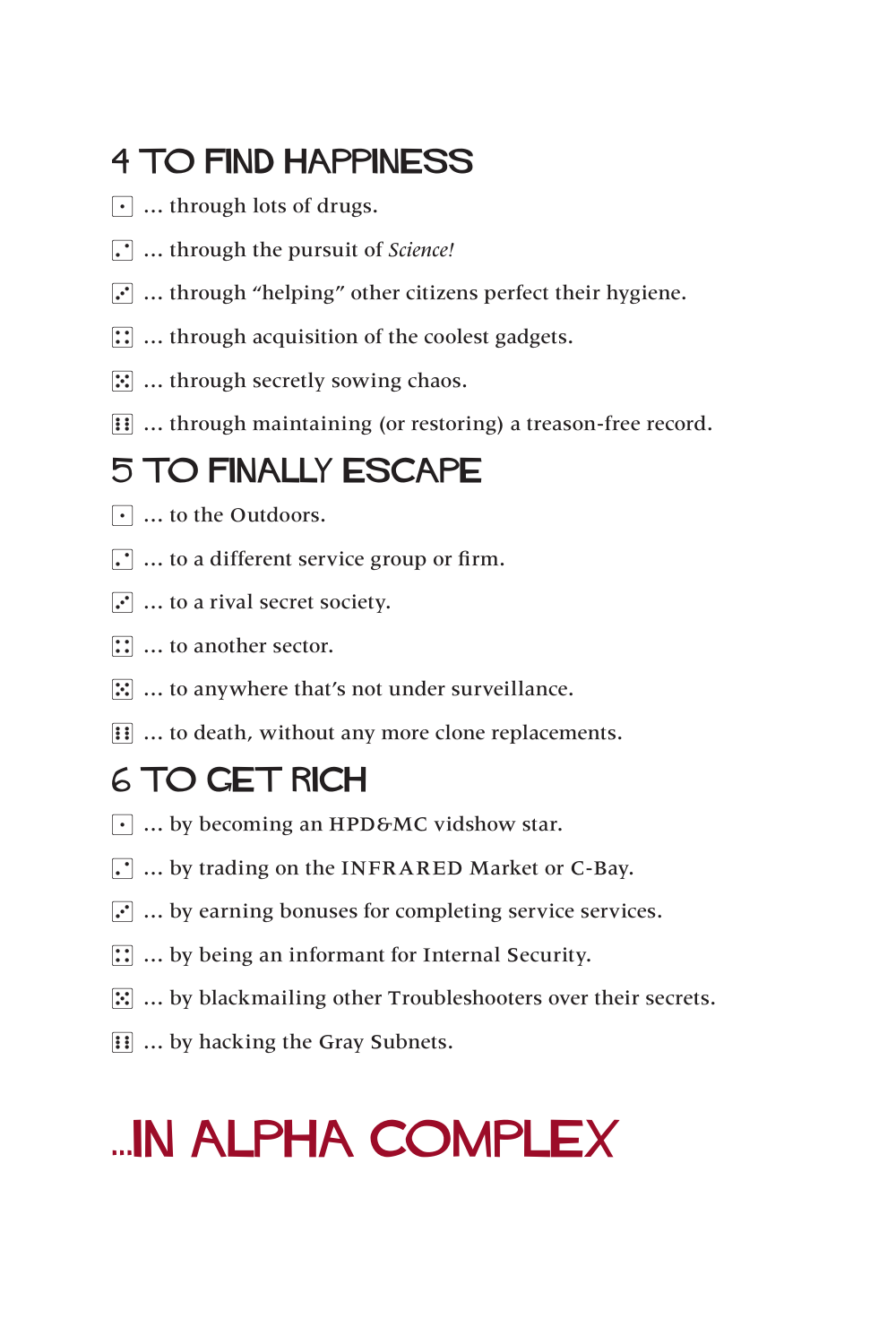# LOCATIONS...

## 1 Research and Design

- $\lceil \cdot \rceil$  Weapons laboratory budgeted as medical research
- $\Gamma$  New kind of reactor center
- 3 Project Infinite Hole, which "might" go down "forever"
- $\therefore$  Chamber packed with glass tubing full of experimental drugs
- **F.** Heavy sealed blast door: WARNING. DO NOT OPEN. EVER.
- **11** Brightly-lit prototype demonstration theater

## 2 PLC

- $\lceil \cdot \rceil$  Empty warehouse that was supposed to be full of something
- $\Gamma$  Overworked Hot Fun facility
- $\overline{S}$  Distribution center operated by hundreds of scary-fast bots
- $\therefore$  Mission equipment supply counter with surly, incompetent staff
- $\mathbb{E}$  Break room filled with competing vendobots
- **11** Recycling compactor, guaranteed to accept almost anything

## 3 Central Processing Unit

- $\lceil \cdot \rceil$  Rows and rows of file cabinets containing billions of note cards
- 2 Local Caching Sub-CompNode 6134
- $\overline{3}$  The Exciting World of Data Modification (museum)
- $\therefore$ : Central switching hub for pneumatic tube communication system
- $\mathbb{E}$  Vast cube farm of customer support techs on headsets
- **11** Gigantic printer for bulk-generating official forms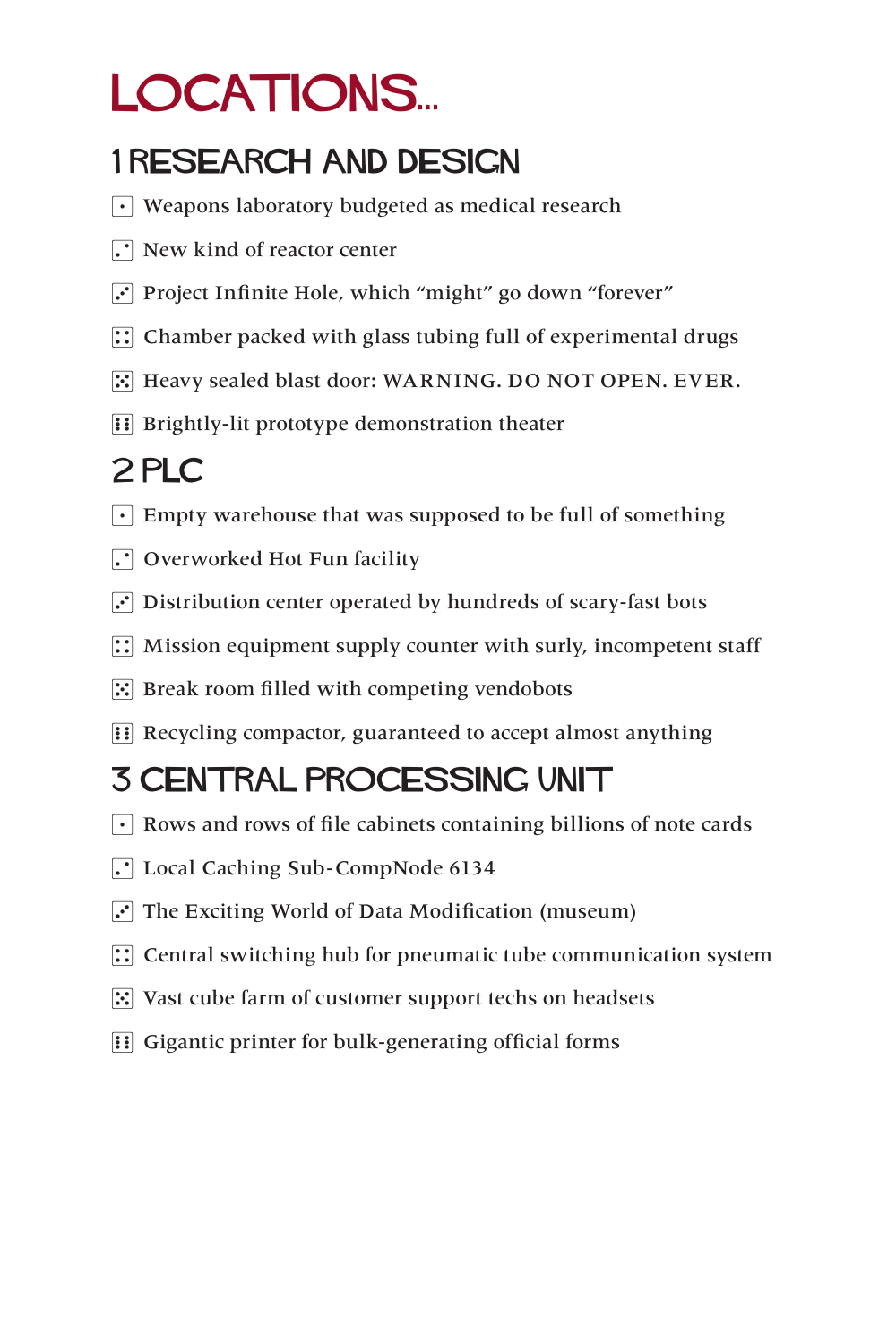## 4 Armed Forces

- $\lceil \cdot \rceil$  Indoor artillery range
- $\Box$  Survival obstacle course
- $\overline{3}$  Parade marching field with bleacher seating for ten thousand
- $\left| \right\rangle$ : Railgun turret, supposedly aimed at Beta Complex
- $\mathbb{E}$  Fuel-and-ammo depot with way too much of both
- **11 Secure, armored barracks for elite Vulture Squadron Warriors**

### 5 HPD AND Mind Control

- $\lceil \cdot \rceil$  Hallway with no functioning cameras
- 2 New set for *The Teela O'Malley Show*
- $\cdot$  Private suite of a much higher-clearance citizen
- **:: INFRARED Clearance cafeteria**
- $\mathbb{E}$  Storage facility for effects of dead citizens awaiting new clones
- **11** New construction at the top or bottom level of this sector

## 6 Internal Security

- $\lceil \cdot \rceil$  Enhanced Interrogation Chamber with seating for two subjects
- 2 Mobile Confession Booth—follows citizens who "look troubled"
- $\ddot{\cdot}$  Monitor Control Room with hundreds of screens
- $\therefore$  Data warehouse for cold cases and long-term archives
- 5 BLUE Clearance IntSec officers' locker room
- **11** A completely silent, pitch-black room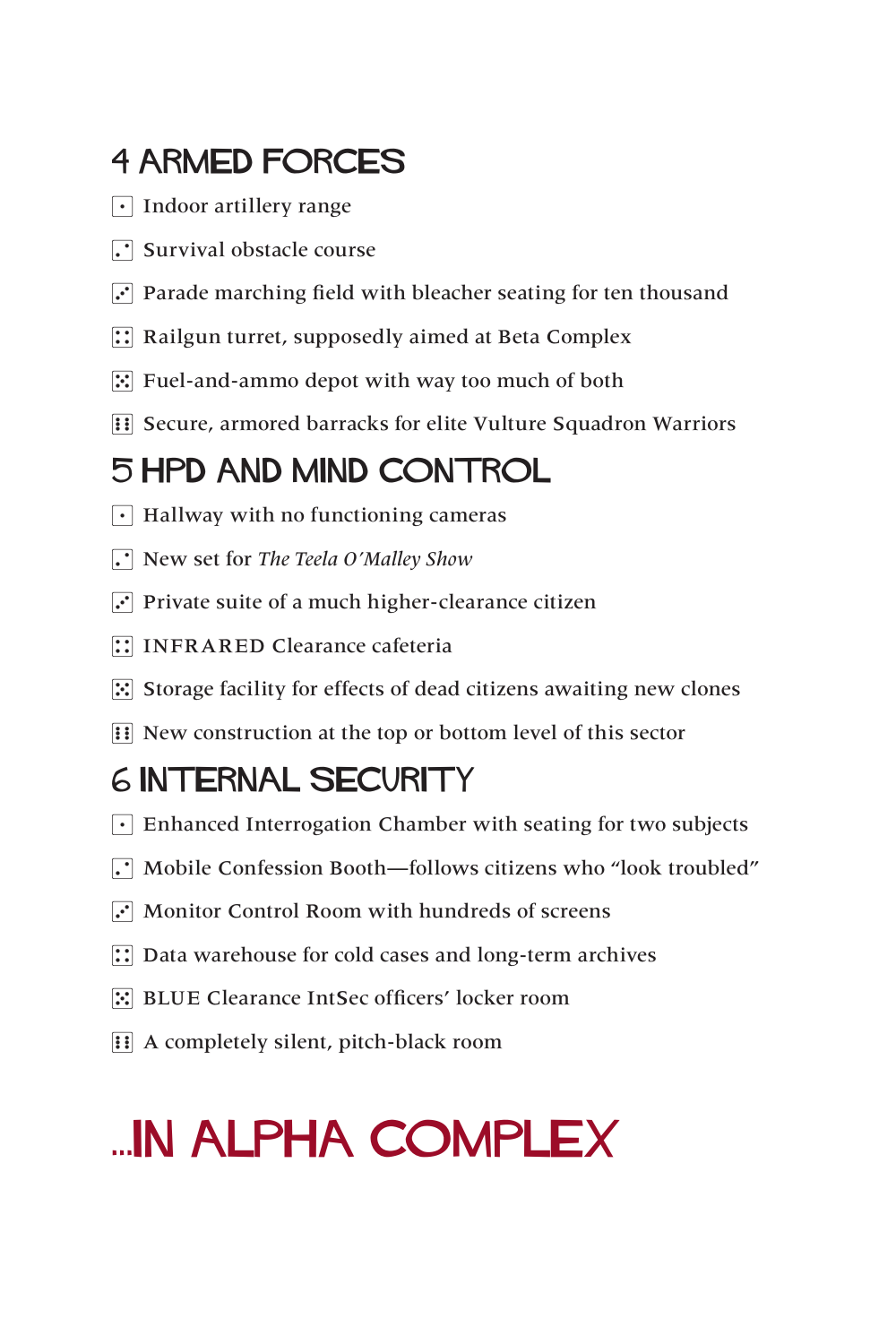# OBJECTS...

## 1 Treasonous

- $\lceil \cdot \rceil$  Jackobot with its asimov circuits unlocked
- $\cdot$  Bucket of red paint that can make anything RED Clearance
- $\overline{3}$  Formula for Bouncy Bubbly Beverage, encrypted on a Grey Subnet
- $\dddot{=}$  Gatzmann Archive of Old Reckoning history and literature
- $\mathbb{E}$  Wall-mounted terminal with ULTRAVIOLET data access
- $\mathbf{F}$  An actual live mouse

## 2 Transportation

- $\lceil \cdot \rceil$  High-velocity transbot with funny ideas about route planning
- **F** Combat-scarred TreadTrack crawler for Outdoor exploration
- $\cdot$  Poorly maintained and deeply bitter multi-directional elevator
- $\left| \right|$  Vulture Fighter flybot with live weapon load
- $\mathbb{E}$  Autocar, just out of warranty
- **11** "Variable-speed" SlideWalk leaking lubricant

## 3 Weapon

- $\lceil \cdot \rceil$  Laser pistol with VIOLET-Clearance barrel
- $\Gamma$  Tangler rifle that tends to backfire
- $\ddot{\cdot}$  Ice-needle pistol with darts that melt, leaving no trace
- $\boxed{\therefore}$  Bandolier of "Variety Grab Bag" grenades
- $\mathbb{E}$  Pristine, never-been-used force sword in very secure packaging
- $\Xi$  Shoulder-fired cone rifle, currently lacking ammo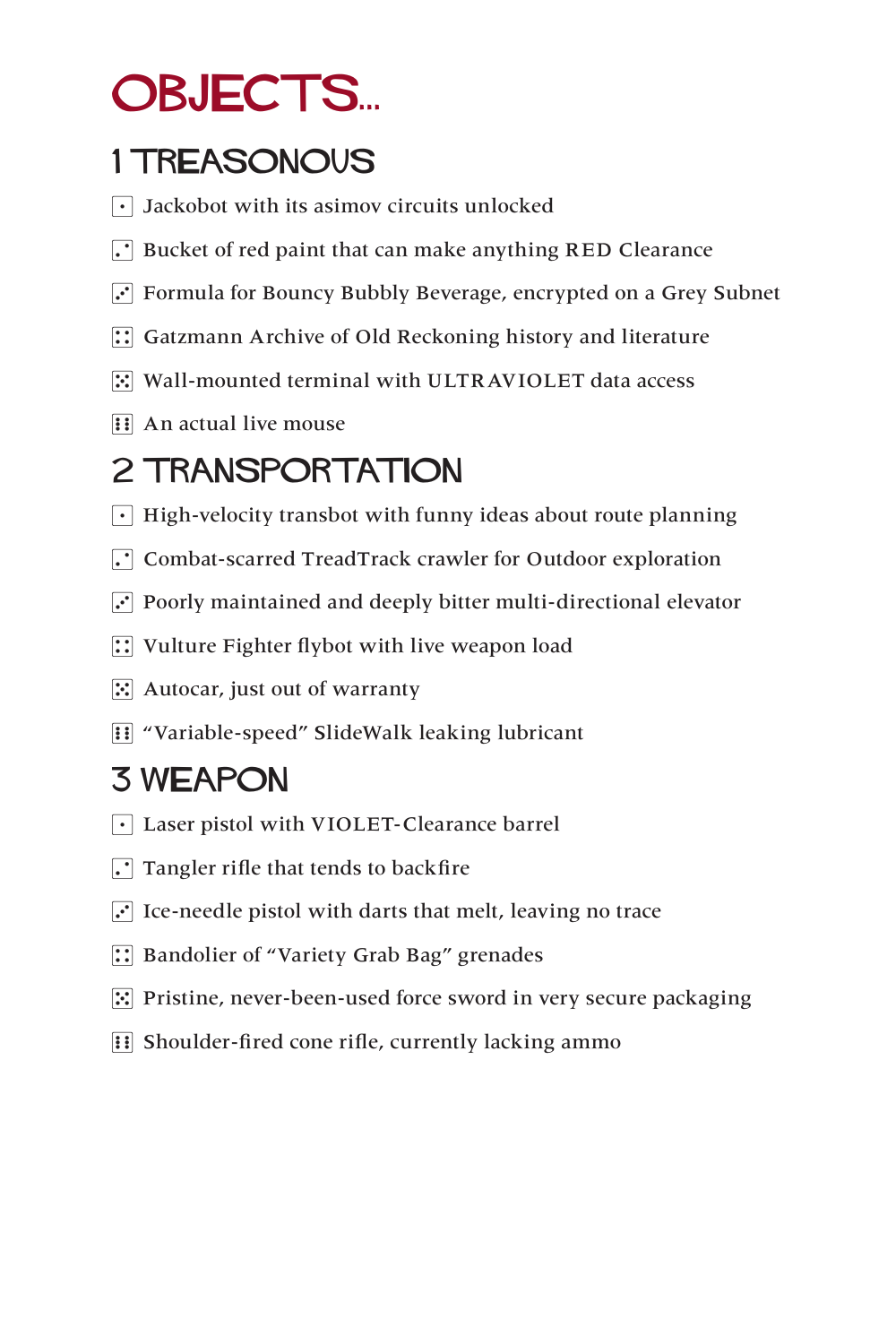### 4 MUTATION

- $\lceil \cdot \rceil$  Electroshock
- $\Gamma$  Telekinesis
- $\overline{3}$  Hypersenses
- **1** Deep Probe
- $\mathbb{E}$  Regeneration
- **1** Charm (pheromones)

### 5 High-clearance

- $\cdot$  VIP invitation to exclusive R&D tech demo and runway show
- $\Gamma$  Bouquet of living flowers brought from the Outdoors
- $\cdot$  Plans for Mark V warbot
- $\mathbb{H}$  Heavy dose of "Supermind" brain accelerant
- **E** RFID Tracking Dust
- **11 Genetic purity testing kit**

#### 6 Experimental

- $\lceil \cdot \rceil$  Pulse-Detonation-Engine Jetboots
- **1.** MemGo "Spotless Mind" memory eraser
- 3 Safe-T-Pak Compressed Foam Bag
- $\boxed{\therefore}$  Manacles of Truth
- $\boxed{5}$  Bot-controlling whistle
- **EXtra limbs exoskeleton**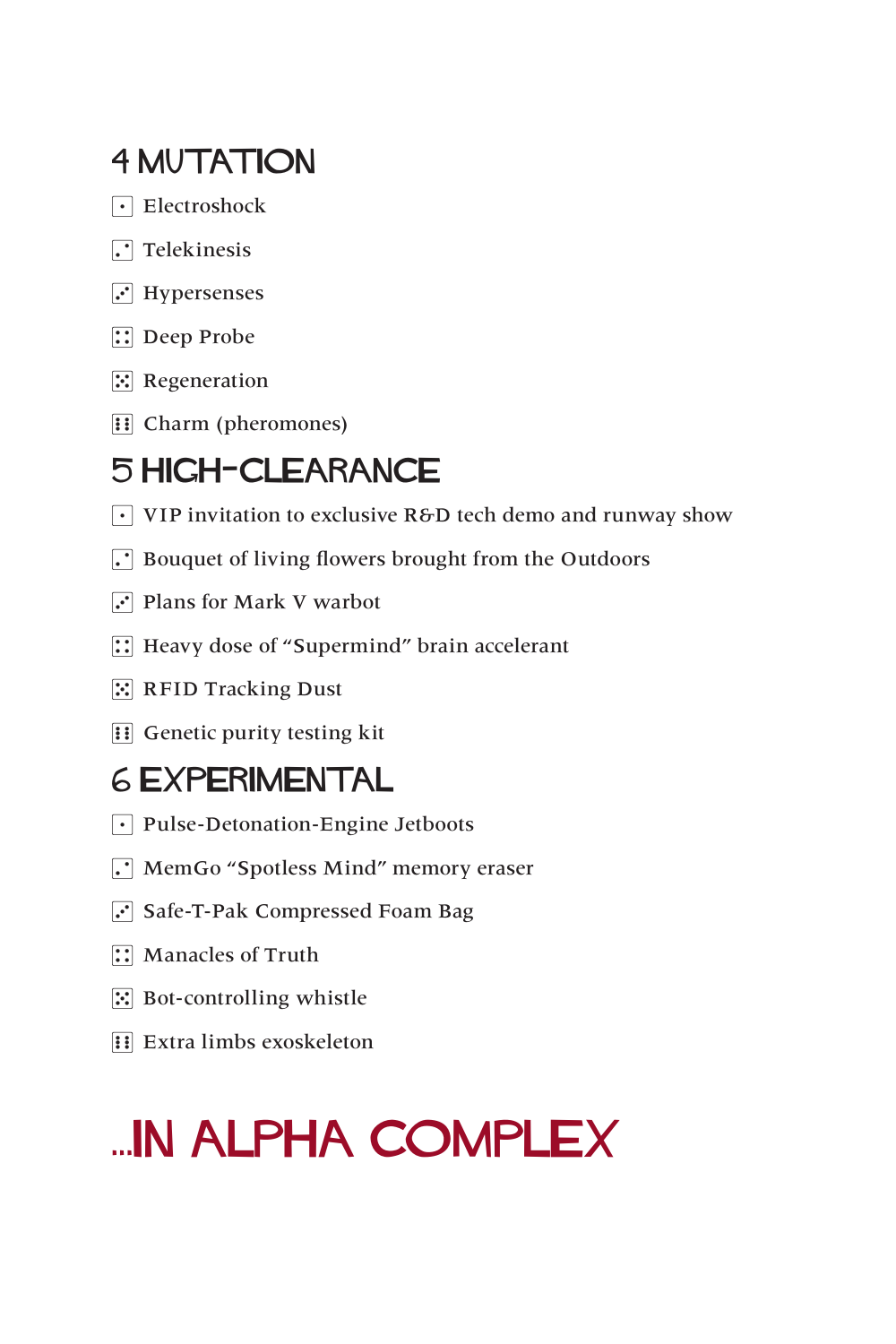## An Alpha Complex INSTA-SETUP Relationships in Alpha Complex

**For three players…**

- \* **Mandatory Bonus Duties:** Team Leader and former (demoted) Team Leader
- \* **Secret Society Frictions:** Frankenstein Destroyer and Corpore Metal cyborg wannabe
- \* **Past Mission Experiences:** That time your team was ordered to track "the VIOLET Killer"

**For four players, add…**

\* **Shouldn't Be Doing This:** Reprogramming rogue bots to attack your rivals.

**For five players, add…**

\* **Shouldn't Be Doing This:** Holding video evidence of someone else's major treason.

#### Needs in Alpha Complex

**For three players…**

\* **To Learn the Truth:** about one of your previous missions.

**For four or five players, add…**

\* **To Get Rich:** by being an informant for Internal Security.

#### LOCATIONS in Alpha Complex

**For three or four players…**

\* **R&D:** Weapons laboratory budgeted as medical research

### OBJECTS in Alpha Complex

**For three or four players…**

\* **Treasonous:** Jackobot with its asimov circuits unlocked

**For five players, add…**

\* **Experimental:** Bot-controlling whistle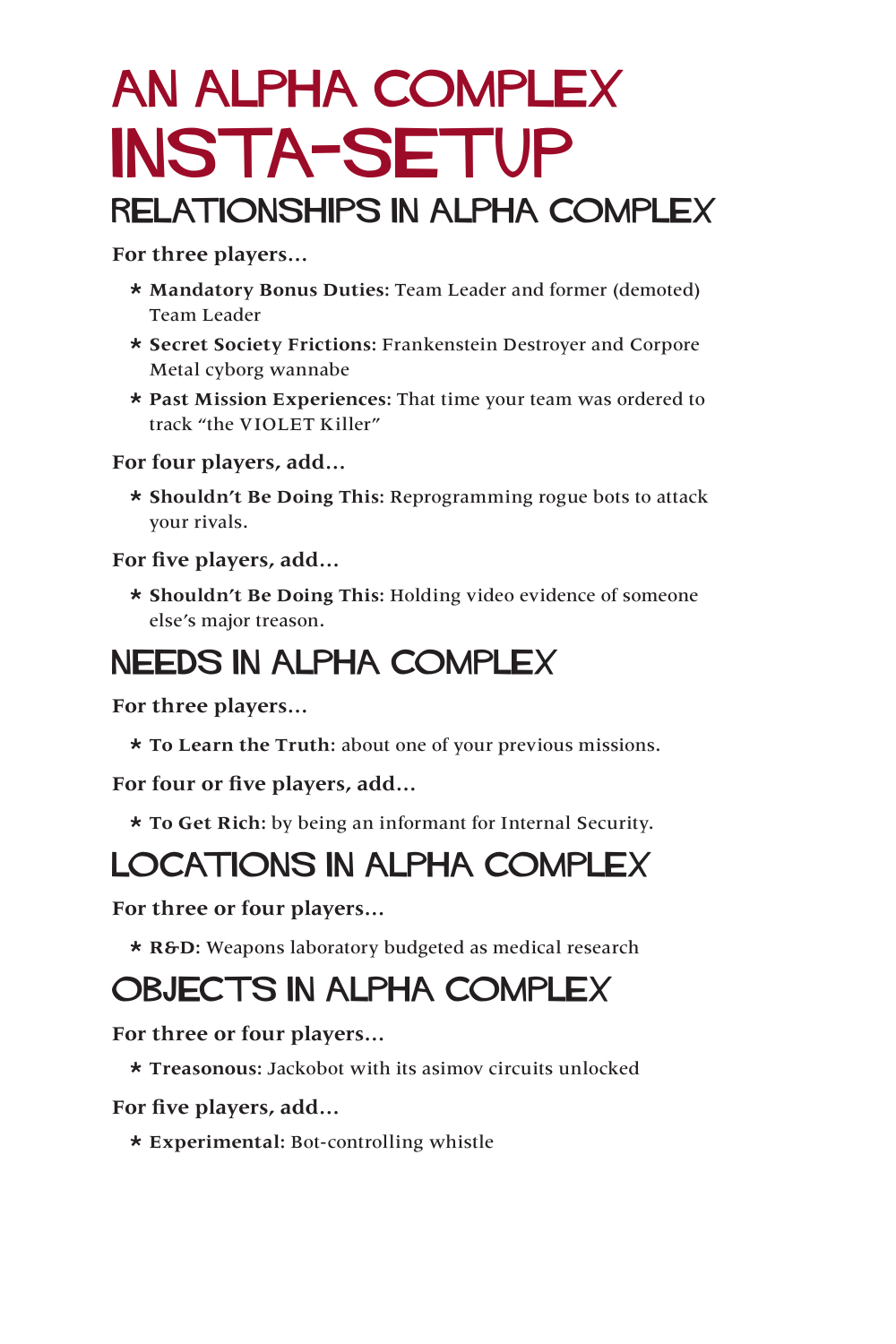# **NOTES**

## About Paranoia

Originally published by West End Games in (appropriately) 1984, *PARANOIA* was one of the first comedic tabletop RPGs and among the first to stress atmosphere over rules. The current edition, from Mongoose Publishing (**www.mongoosepublishing.com**), updates the setting for this new and more paranoid time. Ultraviolet Books (**ultravioletbooks.com**) publishes official *PARANOIA* ebook novels and stories.

Here are terms useful to new citizens, including a few that old-time players may find unfamiliar.

## **GLOSSARY**

**The Computer:** Trust The Computer! The Computer is your friend!

**Alpha Complex:** The Computer's underground city of the future, under constant threat from a variety of real and imagined enemies.

**Service groups:** Eight sprawling bureaucracies that administer every institution, object, person, and abstract idea in Alpha Complex.

\* Armed Forces

\* Central Processing Unit (CPU)

\* Housing Preservation & Development and Mind Control

\*Internal Security

\* Power Services

\* Production, Logistics, & Commissary (PLC)

\* Research & Design

\* Technical Services

The service groups subcontract most duties to a wide range of forprofit **service firms.**

**Security clearance:** A measure of how much The Computer trusts a citizen, *and nothing else.* Clearance is no indication of competence or experience. Society is organized based on an unbreakable hierarchy of color-coded clearances: INFRARED is lowest, then RED (the starting rank of new Troubleshooters), ORANGE, and so on up the spectrum to VIOLET executives and the mysterious ULTRAVIOLET High Programmers. Citizens generally wear clothing of their clearance color. INFRAREDs wear black; High Programmers wear white.